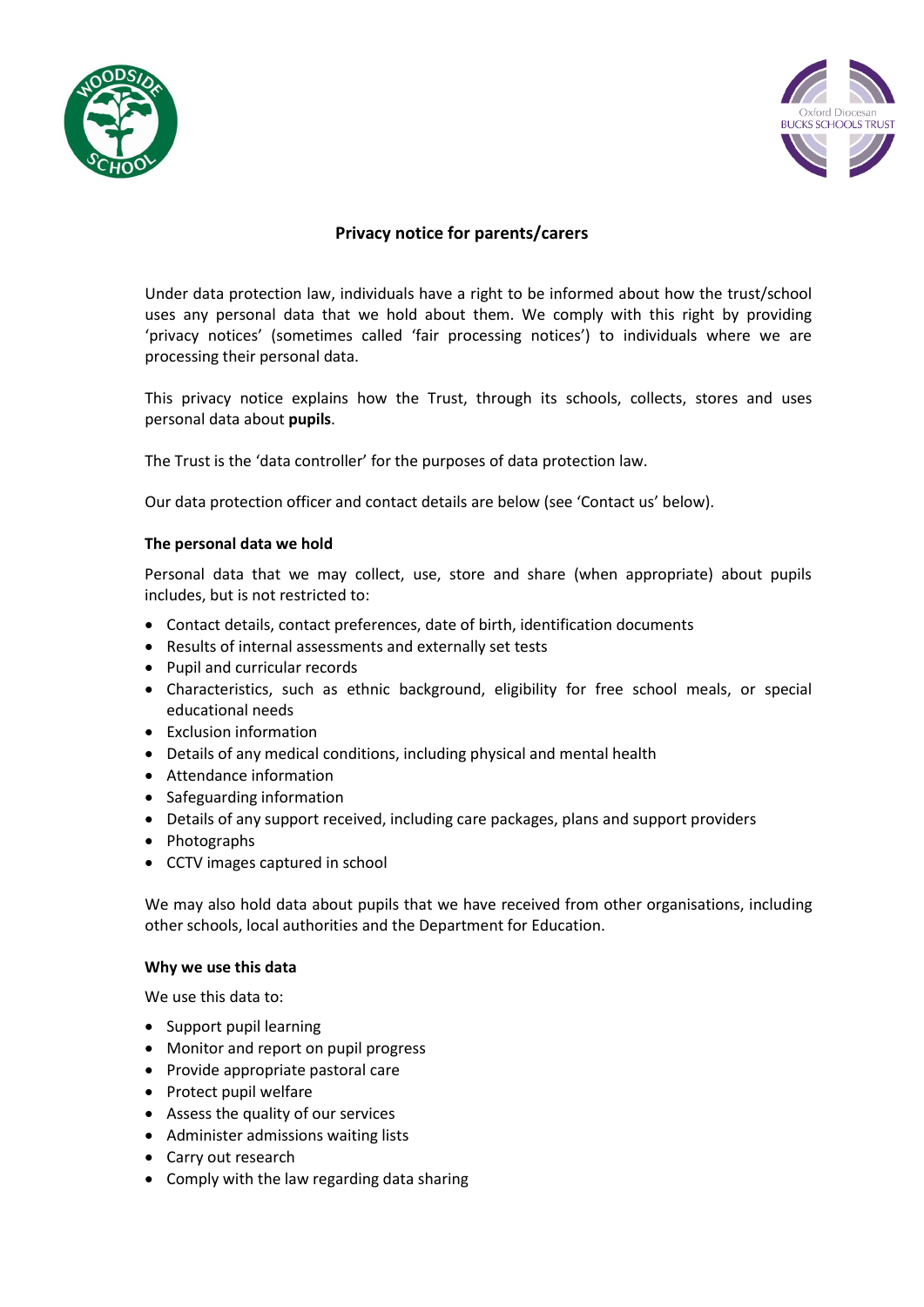# **Our legal basis for using this data**

We only collect and use pupils' personal data when the law allows us to. Most commonly, we process it where:

- We need to comply with a legal obligation
- We need it to perform an official task in the public interest

Less commonly, we may also process pupils' personal data in situations where:

- We have obtained consent to use it in a certain way
- We need to protect the individual's vital interests (or someone else's interests)

Where we have obtained consent to use pupils' personal data, this consent can be withdrawn at any time. We will make this clear when we ask for consent, and explain how consent can be withdrawn.

Some of the reasons listed above for collecting and using pupils' personal data overlap, and there may be several grounds which justify our use of this data.

### **Collecting this information**

While the majority of information we collect about pupils is mandatory, there is some information that can be provided voluntarily.

Whenever we seek to collect information from you or your child, we make it clear whether providing it is mandatory or optional. If it is mandatory, we will explain the possible consequences of not complying.

#### **How we store this data**

We keep personal information about pupils while they are attending our school. We may also keep it beyond their attendance at our school if this is necessary in order to comply with our legal obligations.

Please refer to ODBST's Records Management Policy.

# **Data sharing**

We do not share information about pupils with any third party without consent unless the law and our policies allow us to do so.

Where it is legally required, or necessary (and it complies with data protection law) we may share personal information about pupils with:

- $\bullet$  Our local authority to meet our legal obligations to share certain information with it, such as safeguarding concerns and exclusions
- The Department for Education
- The pupil's family and representatives
- Educators and examining bodies
- Our regulator e.g. Ofsted
- Suppliers and service providers to enable them to provide the service we have contracted them for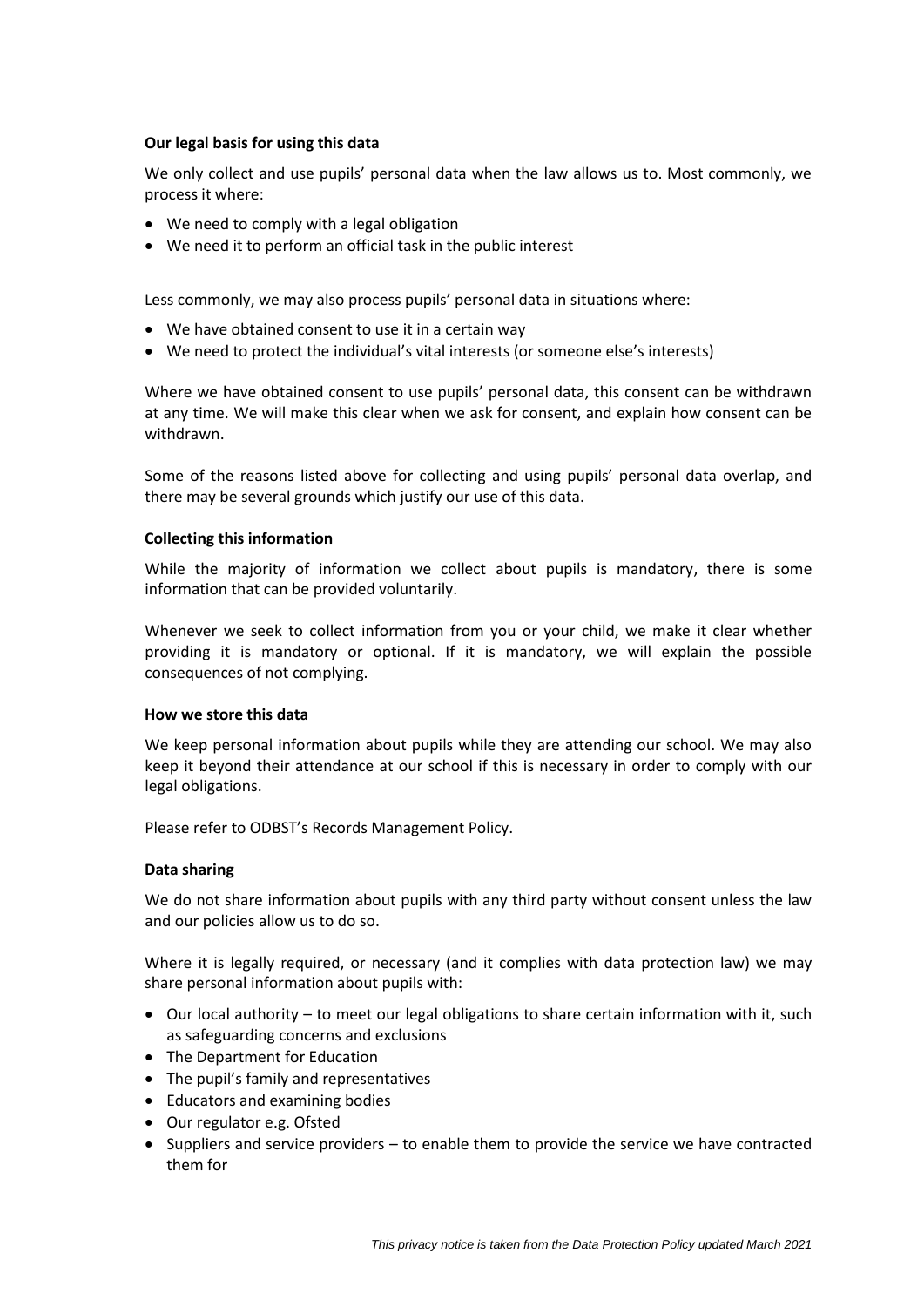- Financial organisations
- Central and local government
- Our auditors
- Survey and research organisations
- Health authorities
- Security organisations
- Health and social welfare organisations
- Professional advisers and consultants
- Charities and voluntary organisations
- Police forces, courts, tribunals
- Professional bodies

# **National Pupil Database**

We are required to provide information about pupils to the Department for Education as part of statutory data collections such as the school and early years census if applicable.

Some of this information is then stored in the National Pupil Database (NPD), which is owned and managed by the Department and provides evidence on school performance to inform research.

The database is held electronically so it can easily be turned into statistics. The information is securely collected from a range of sources including schools, local authorities and exam boards.

The Department for Education may share information from the NPD with other organisations which promote children's education or wellbeing in England. Such organisations must agree to strict terms and conditions about how they will use the data.

For more information, see the Department's webpage on how it collects and shares research data.

You can also contact the Department for Education with any further questions about the NPD.

Schools with pupils aged 13 and above

#### **Youth support services**

Once our pupils reach the age of 13, we are legally required to pass on certain information about them to [name of local authority or youth support services provider in your area], as it has legal responsibilities regarding the education or training of 13-19 year-olds.

This information enables it to provide youth support services, post-16 education and training services, and careers advisers.

Parents/carers, or pupils once aged 16 or over, can contact our data protection officer to request that we only pass the individual's name, address and date of birth to the relevant local authority or youth support service provider.

# **Transferring data internationally**

Where we transfer personal data to a country or territory outside the European Economic Area, we will do so in accordance with data protection law.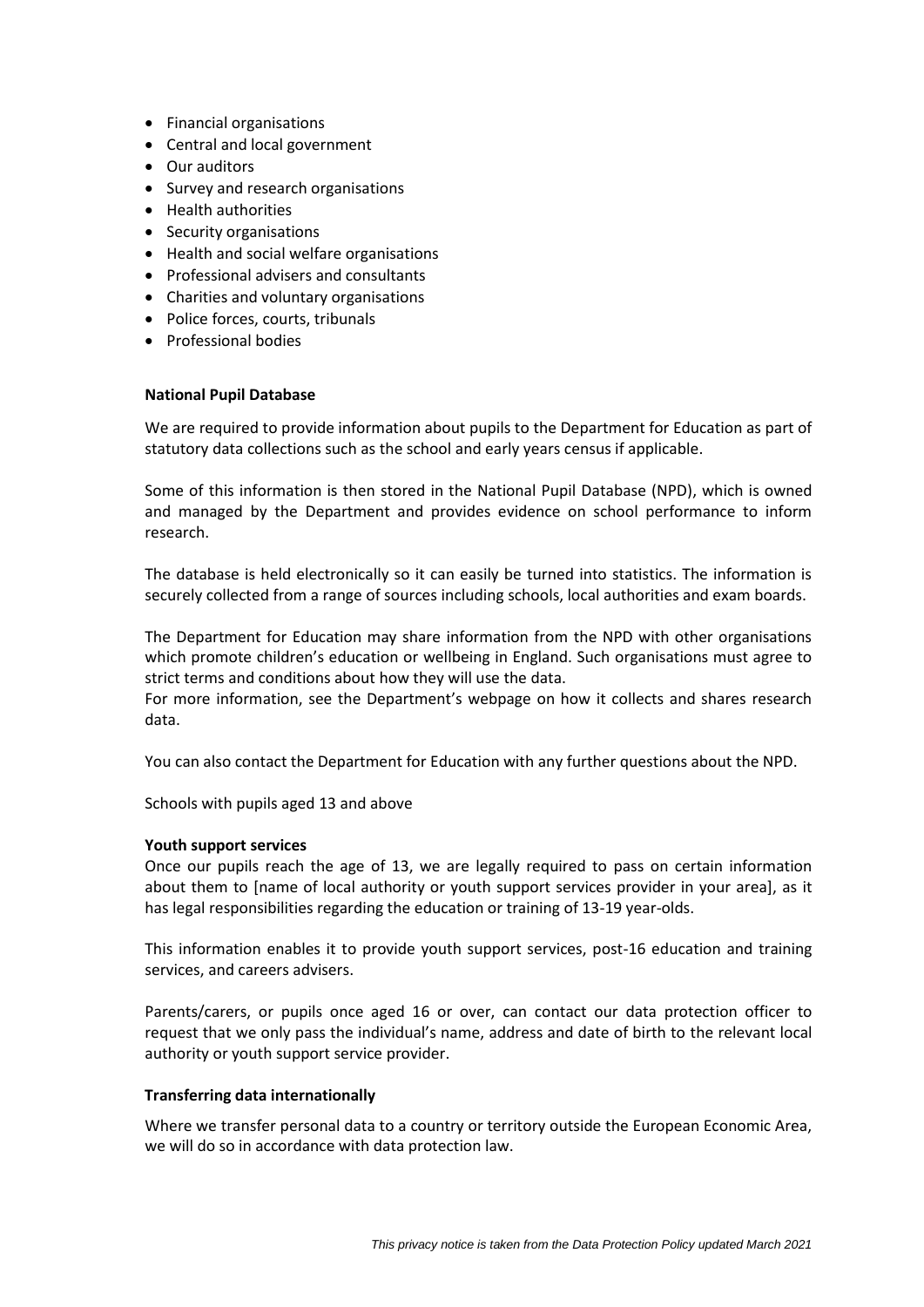### **Parents and pupils' rights regarding personal data**

Individuals have a right to make a **'subject access request'** to gain access to personal information that the school holds about them.

Parents/carers can make a request with respect to their child's data where the child is not considered mature enough to understand their rights over their own data (usually under the age of 12), or where the child has provided consent.

Parents also have the right to make a subject access request with respect to any personal data the school holds about them.

If you make a subject access request, and if we do hold information about you or your child, we will:

- Give you a description of it
- Tell you why we are holding and processing it, and how long we will keep it for
- Explain where we got it from, if not from you or your child
- Tell you who it has been, or will be, shared with
- Let you know whether any automated decision-making is being applied to the data, and any consequences of this
- Give you a copy of the information in an intelligible form Individuals also have the right for their personal information to be transmitted electronically to another organisation in certain circumstances. If you would like to make a request, please contact our data protection officer.

# **Other rights**

Under data protection law, individuals have certain rights regarding how their personal data is used and kept safe, including the right to:

- Object to the use of personal data if it would cause, or is causing, damage or distress
- Prevent it being used to send direct marketing
- Object to decisions being taken by automated means (by a computer or machine, rather than by a person)
- In certain circumstances, have inaccurate personal data corrected, deleted or destroyed, or restrict processing
- Claim compensation for damages caused by a breach of the data protection regulations

To exercise any of these rights, please contact our data protection officer.

# **Complaints**

We take any complaints about our collection and use of personal information very seriously. If you think that our collection or use of personal information is unfair, misleading or inappropriate, or have any other concern about our data processing, please raise this with us in the first instance.

To make a complaint, please contact our data protection officer.

Alternatively, you can make a complaint to the Information Commissioner's Office:

- Report a concern online at<https://ico.org.uk/concerns/>
- Call 0303 123 1113